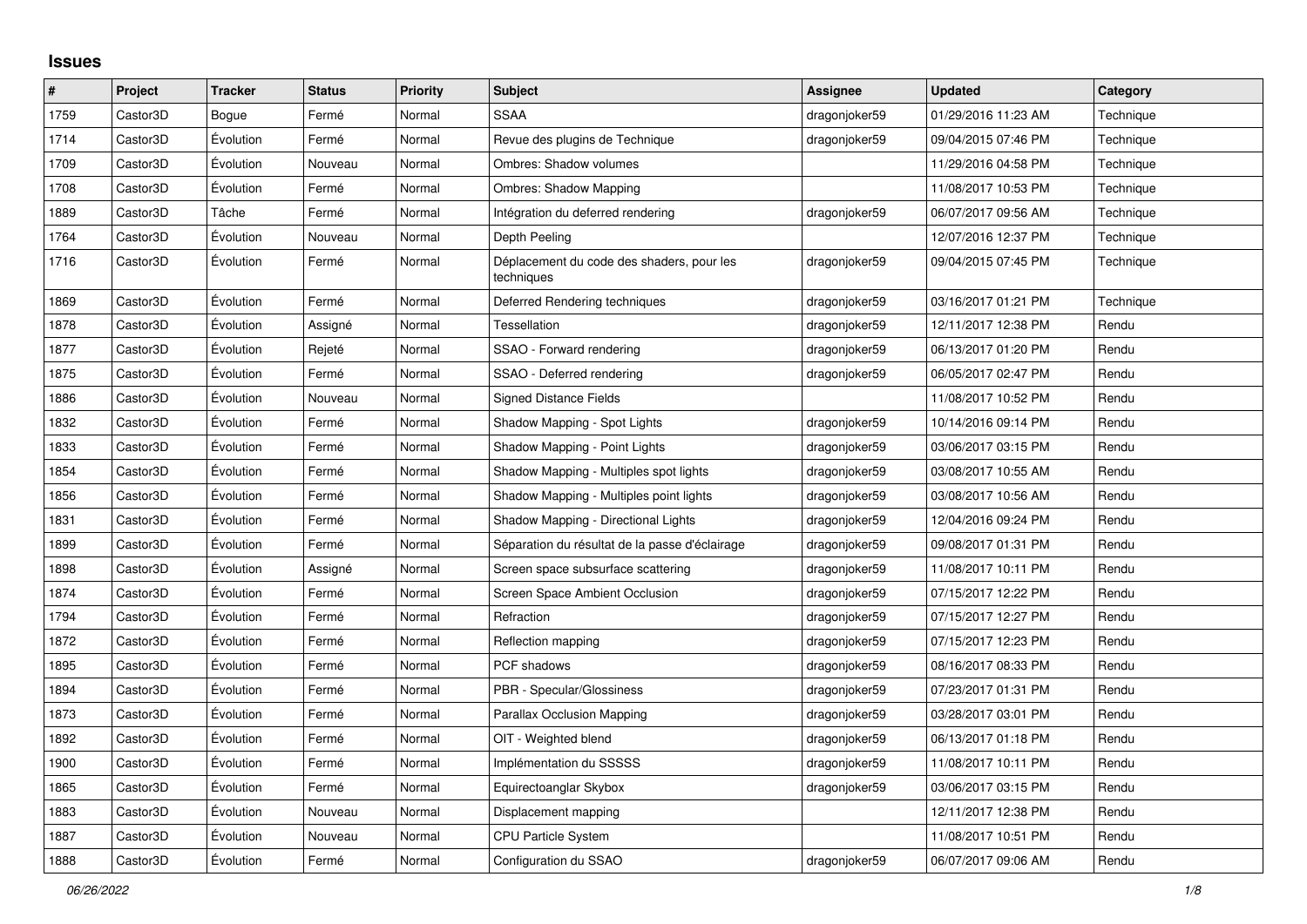| $\sharp$ | Project  | <b>Tracker</b> | <b>Status</b> | <b>Priority</b> | <b>Subject</b>                                  | <b>Assignee</b> | <b>Updated</b>      | Category   |
|----------|----------|----------------|---------------|-----------------|-------------------------------------------------|-----------------|---------------------|------------|
| 1866     | Castor3D | Évolution      | Fermé         | Normal          | Configuration du Shadow mapping via la scène    | dragonjoker59   | 03/16/2017 01:19 PM | Rendu      |
| 1897     | Castor3D | Évolution      | Fermé         | Normal          | Buffer pool                                     | dragonjoker59   | 09/05/2017 10:46 AM | Rendu      |
| 1830     | Castor3D | Évolution      | Fermé         | Normal          | Brouillard                                      | dragonjoker59   | 10/05/2016 09:55 AM | Rendu      |
| 1555     | Castor3D | Évolution      | Fermé         | Normal          | Transmission des lumières aux shaders           | dragonjoker59   | 12/12/2014 01:40 PM | Renderers  |
| 1168     | Castor3D | Évolution      | Fermé         | Normal          | Texte dans le Castor                            | dragonjoker59   | 12/12/2014 01:48 PM | Renderers  |
| 1748     | Castor3D | Tâche          | Nouveau       | Normal          | TestRenderSystem                                |                 | 12/07/2016 12:38 PM | Renderers  |
| 1711     | Castor3D | Bogue          | Fermé         | Normal          | Suppressions des renderers                      | dragonjoker59   | 08/24/2015 05:06 PM | Renderers  |
| 1862     | Castor3D | Bogue          | Fermé         | Normal          | Slpit des FrameVariable                         | dragonjoker59   | 12/13/2016 04:10 AM | Renderers  |
| 1710     | Castor3D | Évolution      | Fermé         | Normal          | Revue du RenderSystem                           | dragonjoker59   | 09/04/2015 07:46 PM | Renderers  |
| 1863     | Castor3D | Bogue          | Fermé         | Normal          | Retirer le ShaderProgram de FrameVariableBuffer | dragonjoker59   | 12/21/2016 07:29 PM | Renderers  |
| 1734     | Castor3D | Évolution      | Fermé         | Normal          | Render to texture D3D                           | dragonjoker59   | 10/27/2015 10:26 PM | Renderers  |
| 1677     | Castor3D | Tâche          | Fermé         | Normal          | Lights                                          | dragonjoker59   | 01/16/2016 02:11 PM | Renderers  |
| 1762     | Castor3D | Tâche          | Rejeté        | Normal          | Intégrer OpenGL au Core                         | dragonjoker59   | 01/18/2016 06:55 PM | Renderers  |
| 1758     | Castor3D | Évolution      | Rejeté        | Normal          | <b>HLSL Writer</b>                              | dragonjoker59   | 01/18/2016 12:31 AM | Renderers  |
| 1678     | Castor3D | Bogue          | Fermé         | Normal          | GPU Intel intégrés                              | dragonjoker59   | 09/18/2015 11:57 AM | Renderers  |
| 1480     | Castor3D | Évolution      | Fermé         | Normal          | FBO / RBO                                       | dragonjoker59   | 11/05/2015 02:45 PM | Renderers  |
| 1761     | Castor3D | Tâche          | Fermé         | Normal          | Drop Direct3D                                   | dragonjoker59   | 01/19/2016 01:34 PM | Renderers  |
| 1702     | Castor3D | Bogue          | Rejeté        | Normal          | Direct3D9                                       | dragonjoker59   | 08/23/2015 02:51 AM | Renderers  |
| 1727     | Castor3D | Évolution      | Rejeté        | Normal          | Direct3D 11                                     | dragonjoker59   | 01/18/2016 12:31 AM | Renderers  |
| 1268     | Castor3D | Évolution      | Fermé         | Normal          | Direct3D                                        | dragonjoker59   | 08/27/2015 10:13 AM | Renderers  |
| 1101     | Castor3D | Évolution      | Rejeté        | Normal          | Cg shading                                      | dragonjoker59   | 05/07/2014 02:50 PM | Renderers  |
| 1655     | Castor3D | Évolution      | Rejeté        | Normal          | Bibliothèques de fonctions de shaders           | dragonjoker59   | 08/24/2015 02:36 PM | Renderers  |
| 1901     | Castor3D | Évolution      | Fermé         | Normal          | <b>SMAA</b>                                     | dragonjoker59   | 11/08/2017 10:48 PM | PostEffect |
| 1902     | Castor3D | Évolution      | Fermé         | Normal          | Kawase Light Streaks                            | dragonjoker59   | 11/08/2017 10:49 PM | PostEffect |
| 1812     | Castor3D | Évolution      | Fermé         | Normal          | Grayscale                                       | dragonjoker59   | 07/23/2016 12:39 AM | PostEffect |
| 1836     | Castor3D | Bogue          | Rejeté        | Haut            | FXAA cassé                                      | dragonjoker59   | 10/19/2016 10:31 AM | PostEffect |
| 1829     | Castor3D | Évolution      | Fermé         | Normal          | <b>FXAA</b>                                     | dragonjoker59   | 09/19/2016 04:51 PM | PostEffect |
| 1793     | Castor3D | Bogue          | Fermé         | Normal          | BloomPostEffect                                 | dragonjoker59   | 02/27/2016 12:00 PM | PostEffect |
| 1835     | Castor3D | Bogue          | Fermé         | Haut            | Bloom cassé                                     | dragonjoker59   | 11/10/2016 11:39 AM | PostEffect |
| 1815     | Castor3D | Évolution      | Fermé         | Normal          | Uniformisation des plug-ins                     | dragonjoker59   | 08/05/2016 11:44 AM | Plugins    |
| 1811     | Castor3D | Évolution      | Fermé         | Normal          | tone mappings en plug-ins                       | dragonjoker59   | 07/03/2016 08:08 PM | Plugins    |
| 1692     | Castor3D | Évolution      | Fermé         | Normal          | Séparation des Techniques                       | dragonjoker59   | 09/03/2015 01:55 PM | Plugins    |
| 1753     | Castor3D | Évolution      | Fermé         | Bas             | PostEffect Bloom                                | dragonjoker59   | 01/08/2016 01:37 PM | Plugins    |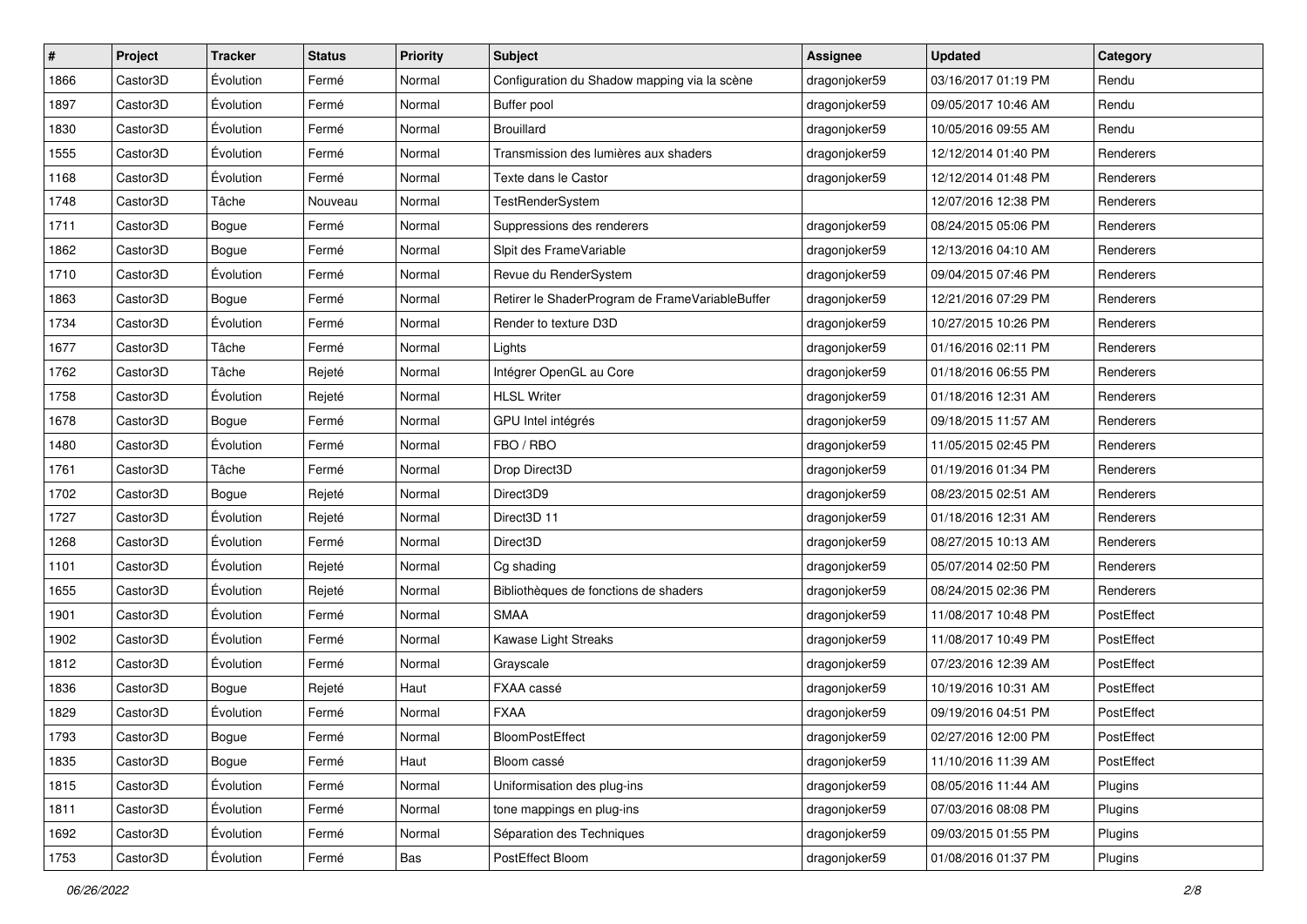| $\sharp$ | Project  | <b>Tracker</b> | <b>Status</b> | <b>Priority</b> | <b>Subject</b>                                                    | <b>Assignee</b> | <b>Updated</b>      | Category |
|----------|----------|----------------|---------------|-----------------|-------------------------------------------------------------------|-----------------|---------------------|----------|
| 1691     | Castor3D | Bogue          | Fermé         | Normal          | PN-Triangles                                                      | dragonjoker59   | 08/23/2015 03:04 AM | Plugins  |
| 1718     | Castor3D | Évolution      | Fermé         | Normal          | Plugin générique                                                  | dragonjoker59   | 10/15/2015 09:00 PM | Plugins  |
| 1693     | Castor3D | Évolution      | Fermé         | Normal          | Phong Tessellation                                                | dragonjoker59   | 09/22/2015 10:19 AM | Plugins  |
| 1554     | Castor3D | Évolution      | Rejeté        | Normal          | Mettre en plugin                                                  | dragonjoker59   | 12/12/2014 01:52 PM | Plugins  |
| 1315     | Castor3D | Bogue          | Fermé         | Normal          | Importers                                                         | dragonjoker59   | 09/28/2015 02:09 AM | Plugins  |
| 1880     | Castor3D | Évolution      | Fermé         | Normal          | CastorGUI - Remonter les évènements à l'utilisateur               | dragonjoker59   | 07/15/2017 12:21 PM | Plugins  |
| 1881     | Castor3D | Évolution      | Nouveau       | Normal          | CastorGUI - Contrôles supplémentaires                             |                 | 04/05/2017 12:25 PM | Plugins  |
| 1133     | Castor3D | Évolution      | Fermé         | Normal          | Architecture Importers / Subdivider                               | dragonjoker59   | 01/12/2012 04:33 PM | Plugins  |
| 1879     | Castor3D | Évolution      | Nouveau       | Normal          | Améliorations pour CastorGUI                                      |                 | 07/15/2017 12:21 PM | Plugins  |
| 1792     | Castor3D | Bogue          | Fermé         | Normal          | Text overlays                                                     | dragonjoker59   | 02/22/2016 07:59 PM | Overlays |
| 1721     | Castor3D | Évolution      | Fermé         | Normal          | Scènes de test                                                    | dragonjoker59   | 10/15/2015 08:59 PM | Overlays |
| 1679     | Castor3D | Évolution      | Fermé         | Normal          | Overlays de débogage                                              | dragonjoker59   | 10/15/2015 08:58 PM | Overlays |
| 1723     | Castor3D | Bogue          | Fermé         | Normal          | Mauvais gestion des matériaux des border panel<br>overlays        | dragonjoker59   | 10/15/2015 09:00 PM | Overlays |
| 1746     | Castor3D | Bogue          | Fermé         | Normal          | Découpe du texte dans les overlays                                |                 | 01/29/2016 10:58 AM | Overlays |
| 1799     | Castor3D | Bogue          | Fermé         | Normal          | Centrage des TextOverlays                                         | dragonjoker59   | 04/17/2016 10:48 AM | Overlays |
| 1738     | Castor3D | Évolution      | Rejeté        | Normal          | Amélioration des performances de rendu des<br>incrustations texte |                 | 01/29/2016 11:02 AM | Overlays |
| 1094     | Castor3D | Évolution      | Fermé         | Bas             | Vertex Array Objects                                              | dragonjoker59   | 09/28/2015 02:09 AM | OpenGL   |
| 1092     | Castor3D | Évolution      | Fermé         | Bas             | Uniform Buffer Objects                                            | dragonjoker59   | 09/28/2015 02:08 AM | OpenGL   |
| 1861     | Castor3D | Bogue          | Fermé         | Normal          | <b>UBO</b>                                                        | dragonjoker59   | 12/21/2016 07:30 PM | OpenGL   |
| 1730     | Castor3D | Évolution      | Fermé         | Normal          | Tracking des objets alloues.                                      | dragonjoker59   | 09/09/2015 10:30 AM | OpenGL   |
| 1743     | Castor3D | Évolution      | Fermé         | Normal          | <b>TBO</b>                                                        | dragonjoker59   | 10/15/2015 08:55 PM | OpenGL   |
| 1749     | Castor3D | Bogue          | Fermé         | Normal          | Switch fullscreen and back                                        | dragonjoker59   | 01/12/2016 11:45 AM | OpenGL   |
| 843      | Castor3D | Évolution      | Fermé         | Haut            | OpenGL 4.x                                                        | dragonjoker59   | 09/03/2015 01:58 PM | OpenGL   |
| 1090     | Castor3D | Évolution      | Fermé         | Bas             | OpenGL 3.x et OpenGL 4.x                                          | dragonjoker59   | 09/10/2015 10:45 AM | OpenGL   |
| 1859     | Castor3D | Bogue          | Rejeté        | Normal          | Message 0x20096 à réactiver dans GIDebug                          |                 | 06/12/2018 03:41 PM | OpenGL   |
| 1750     | Castor3D | Bogue          | Fermé         | Normal          | Lights texture                                                    | dragonjoker59   | 12/10/2015 12:20 AM | OpenGL   |
| 1724     | Castor3D | Bogue          | Fermé         | Normal          | Incrustations non affichées sur GPU Intel, en OpenGL              | dragonjoker59   | 09/03/2015 01:59 PM | OpenGL   |
| 1712     | Castor3D | Évolution      | Fermé         | Normal          | <b>GLSL Writer</b>                                                | dragonjoker59   | 09/03/2015 02:00 PM | OpenGL   |
| 1690     | Castor3D | Bogue          | Fermé         | Normal          | <b>GLSL 130</b>                                                   | dragonjoker59   | 08/27/2015 10:14 AM | OpenGL   |
| 844      | Castor3D | Bogue          | Fermé         | Normal          | GLSL                                                              | dragonjoker59   | 01/12/2012 04:36 PM | OpenGL   |
| 1882     | Castor3D | Bogue          | Fermé         | Normal          | GIRenderSystemTest - ComputeShaders, Transform<br>Feedback        | dragonjoker59   | 07/15/2017 12:29 PM | OpenGL   |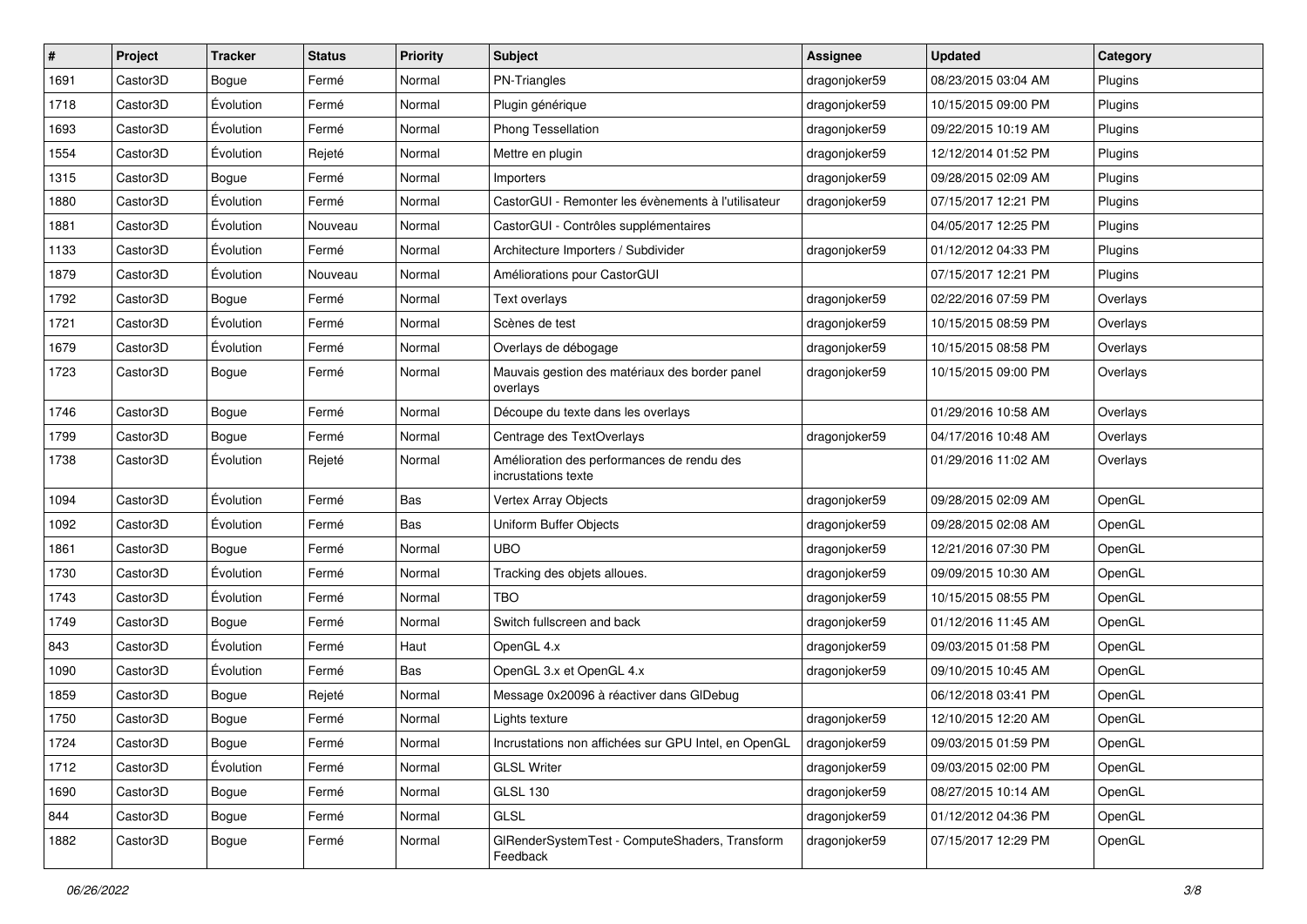| #    | Project  | <b>Tracker</b> | <b>Status</b> | <b>Priority</b> | Subject                                 | <b>Assignee</b> | <b>Updated</b>      | Category              |
|------|----------|----------------|---------------|-----------------|-----------------------------------------|-----------------|---------------------|-----------------------|
| 1813 | Castor3D | Bogue          | Fermé         | Haut            | Download des texture                    | dragonjoker59   | 12/04/2016 08:50 PM | OpenGL                |
| 1739 | Castor3D | Bogue          | Fermé         | Haut            | Visual Studio 2015                      | dragonjoker59   | 10/05/2015 04:09 PM | Multiplateforme       |
| 1867 | Castor3D | Bogue          | Fermé         | Normal          | Shadow Mapping - Corriger sous Linux    | dragonjoker59   | 03/17/2017 11:10 AM | Multiplateforme       |
| 1131 | Castor3D | Évolution      | Fermé         | Normal          | Passage à CMake                         | dragonjoker59   | 01/21/2011 06:09 PM | Multiplateforme       |
| 1297 | Castor3D | Tâche          | Fermé         | Normal          | Linux                                   | dragonjoker59   | 12/12/2014 01:50 PM | Multiplateforme       |
| 1871 | Castor3D | Bogue          | Fermé         | Normal          | FXAA cassé sous Linux                   | dragonjoker59   | 04/03/2017 10:16 AM | Multiplateforme       |
| 1134 | Castor3D | Évolution      | Fermé         | Normal          | FreeImage / FreeImagePlus               | dragonjoker59   | 01/21/2011 06:09 PM | Multiplateforme       |
| 1701 | Castor3D | Bogue          | Rejeté        | Normal          | Crash à la fermeture sous Linux         | dragonjoker59   | 09/03/2015 01:50 PM | Multiplateforme       |
| 1868 | Castor3D | Bogue          | Fermé         | Normal          | Animations sous Linux                   | dragonjoker59   | 03/20/2017 01:19 AM | Multiplateforme       |
| 1778 | Castor3D | Évolution      | Fermé         | Normal          | Importeur FBX                           | dragonjoker59   | 02/19/2016 11:33 AM | Importer              |
| 1784 | Castor3D | Bogue          | Nouveau       | Normal          | Vidéos via FFMPEG                       |                 | 12/11/2017 12:38 PM | <b>IHM</b>            |
| 1769 | Castor3D | Tâche          | Fermé         | Normal          | Supprimer la dépendance à CastorGui     | dragonjoker59   | 04/17/2016 10:48 PM | <b>IHM</b>            |
| 1733 | Castor3D | Évolution      | Fermé         | Normal          | Mise à jour de CastorShape              | dragonjoker59   | 09/18/2015 11:56 AM | <b>IHM</b>            |
| 1713 | Castor3D | Évolution      | Fermé         | Normal          | Interface de CastorViewer               | dragonjoker59   | 09/03/2015 02:00 PM | <b>IHM</b>            |
| 1779 | Castor3D | Évolution      | Fermé         | Normal          | Intégrer les animations aux IHM         | dragonjoker59   | 02/10/2016 10:43 AM | <b>IHM</b>            |
| 1782 | Castor3D | Bogue          | Fermé         | Normal          | Debug overlays dans le Scene Tree       | dragonjoker59   | 02/11/2016 11:48 PM | <b>IHM</b>            |
| 1731 | Castor3D | Évolution      | Fermé         | Normal          | CastorViewer Look and Feel #2           | dragonjoker59   | 09/11/2015 09:52 PM | <b>IHM</b>            |
| 1728 | Castor3D | Évolution      | Fermé         | Normal          | CastorViewer Look and Feel              | dragonjoker59   | 09/04/2015 07:44 PM | <b>IHM</b>            |
| 1717 | Castor3D | Évolution      | Fermé         | Normal          | CastorGUI                               | dragonjoker59   | 01/29/2016 11:02 AM | <b>IHM</b>            |
| 1870 | Castor3D | Bogue          | Fermé         | Normal          | CastorGUI                               | dragonjoker59   | 03/20/2017 03:34 PM | <b>IHM</b>            |
| 1777 | Castor3D | Évolution      | Fermé         | Normal          | Capture image et vidéo                  | dragonjoker59   | 02/01/2016 10:07 AM | <b>IHM</b>            |
| 1810 | Castor3D | Évolution      | Nouveau       | Normal          | GIslWriter via les flux                 |                 | 11/29/2016 05:00 PM | GIslWriter            |
| 1741 | Castor3D | Tâche          | Nouveau       | Normal          | <b>Binding Python</b>                   |                 | 03/26/2016 01:22 PM | <b>Bindings</b>       |
| 1740 | Castor3D | Tâche          | Fermé         | Normal          | <b>Binding COM</b>                      | dragonjoker59   | 10/15/2015 08:58 PM | <b>Bindings</b>       |
| 1791 | Castor3D | Évolution      | Fermé         | Normal          | Vulkan!                                 |                 | 06/12/2018 03:40 PM | Architecture Générale |
| 1860 | Castor3D | Tâche          | Fermé         | Normal          | void Bind                               | dragonjoker59   | 12/12/2016 09:23 AM | Architecture Générale |
| 1839 | Castor3D | Évolution      | Nouveau       | Normal          | Virtual file system                     |                 | 11/08/2017 10:51 PM | Architecture Générale |
| 1781 | Castor3D | Évolution      | Fermé         | Normal          | VertexLayout depuis le shader program   | dragonjoker59   | 02/10/2016 10:43 AM | Architecture Générale |
| 1073 | Castor3D | Évolution      | Fermé         | Normal          | Vertex                                  | dragonjoker59   | 01/12/2012 04:35 PM | Architecture Générale |
| 1687 | Castor3D | Évolution      | Fermé         | Normal          | <b>Transmission DepthBuffer</b>         |                 | 04/10/2016 11:27 AM | Architecture Générale |
| 1821 | Castor3D | Évolution      | Nouveau       | Normal          | Texture atlas                           |                 | 12/11/2017 12:38 PM | Architecture Générale |
| 1755 | Castor3D | Évolution      | Fermé         | Normal          | Supprimer l'alignement 16 bits de Point | dragonjoker59   | 01/16/2016 02:10 PM | Architecture Générale |
| 1176 | Castor3D | Évolution      | Fermé         | Normal          | Suppression des singleton               | dragonjoker59   | 01/12/2012 04:32 PM | Architecture Générale |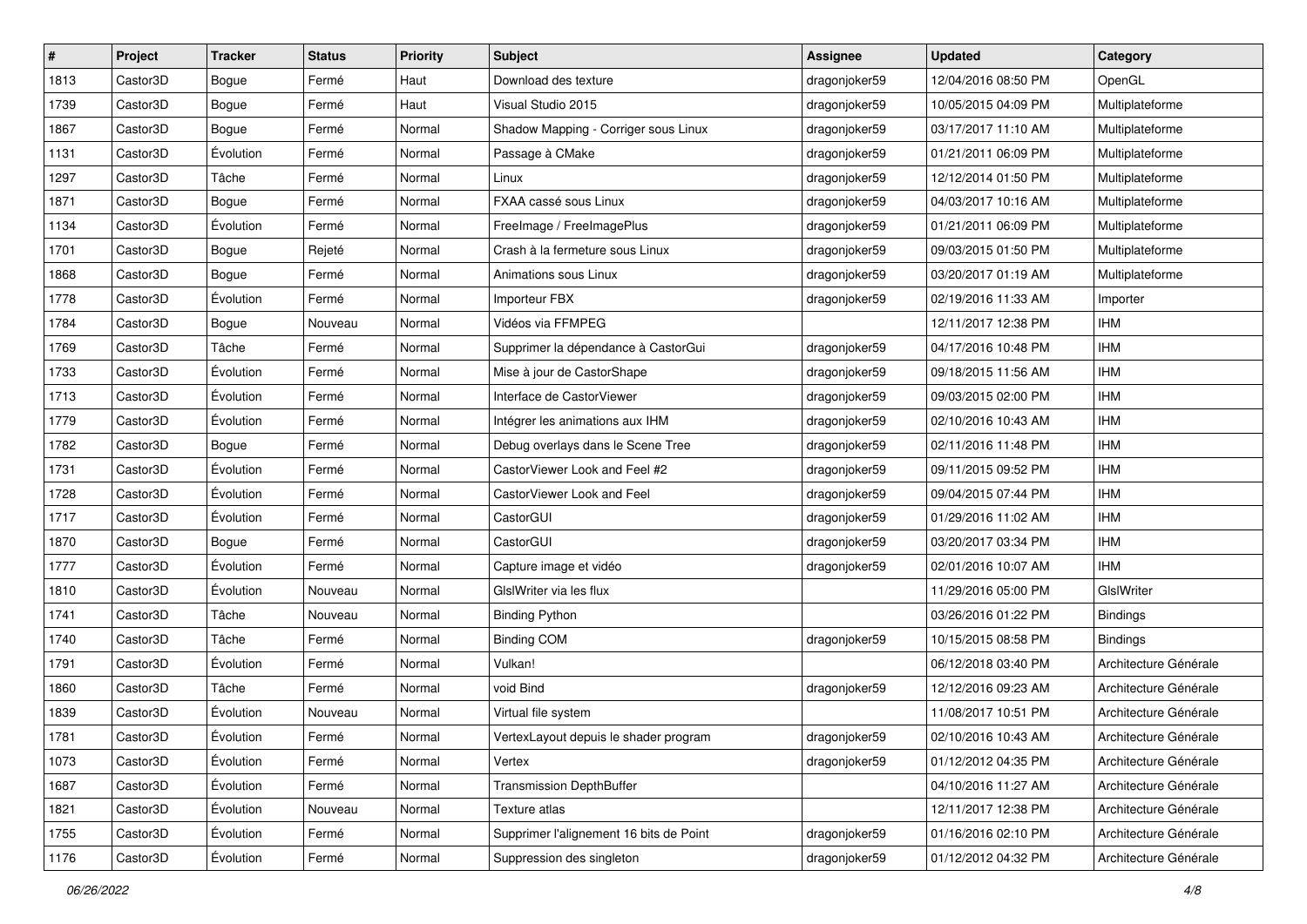| #    | Project  | <b>Tracker</b> | <b>Status</b> | <b>Priority</b> | Subject                                    | <b>Assignee</b> | <b>Updated</b>      | Category              |
|------|----------|----------------|---------------|-----------------|--------------------------------------------|-----------------|---------------------|-----------------------|
| 1082 | Castor3D | Évolution      | Fermé         | Normal          | Suppression des pointeurs                  | dragonjoker59   | 01/12/2012 04:34 PM | Architecture Générale |
| 1838 | Castor3D | Évolution      | Fermé         | Normal          | Suppression de libzip                      | dragonjoker59   | 10/25/2016 12:16 AM | Architecture Générale |
| 1077 | Castor3D | Évolution      | Fermé         | Normal          | Submesh                                    | dragonjoker59   | 01/12/2012 04:35 PM | Architecture Générale |
| 1078 | Castor3D | Évolution      | Fermé         | Normal          | Subdivisers                                | dragonjoker59   | 01/12/2012 04:34 PM | Architecture Générale |
| 1850 | Castor3D | Tâche          | Fermé         | Normal          | Split Pass en deux                         | dragonjoker59   | 12/03/2016 01:37 PM | Architecture Générale |
| 1904 | Castor3D | Évolution      | Assigné       | Normal          | Split de l'update                          | dragonjoker59   | 01/01/2018 04:48 PM | Architecture Générale |
| 1841 | Castor3D | Tâche          | Fermé         | Normal          | Sources lumineuses                         | dragonjoker59   | 11/20/2016 12:00 AM | Architecture Générale |
| 1765 | Castor3D | Évolution      | Rejeté        | Normal          | Sortir BlendState de Pass                  |                 | 06/12/2018 03:36 PM | Architecture Générale |
| 1076 | Castor3D | Évolution      | Fermé         | Normal          | SmoothingGroup                             | dragonjoker59   | 01/12/2012 04:35 PM | Architecture Générale |
| 1774 | Castor3D | Évolution      | Fermé         | Normal          | Skybox                                     | dragonjoker59   | 05/23/2016 09:49 AM | Architecture Générale |
| 1847 | Castor3D | Évolution      | Fermé         | Normal          | Shader storage buffers                     | dragonjoker59   | 11/29/2016 05:29 PM | Architecture Générale |
| 1182 | Castor3D | Évolution      | Fermé         | Normal          | Shader Program et Object                   | dragonjoker59   | 03/15/2011 05:51 PM | Architecture Générale |
| 1828 | Castor3D | Évolution      | Fermé         | Normal          | Shader et GeometryBuffers dans le Pipeline | dragonjoker59   | 11/16/2017 08:06 AM | Architecture Générale |
| 1683 | Castor3D | Évolution      | Fermé         | Normal          | Setup                                      | dragonjoker59   | 09/03/2015 01:55 PM | Architecture Générale |
| 1132 | Castor3D | Évolution      | Fermé         | Normal          | Scene Nodes                                | dragonjoker59   | 01/12/2012 04:33 PM | Architecture Générale |
| 1745 | Castor3D | Évolution      | Rejeté        | Normal          | Scene File Parser                          |                 | 06/12/2018 03:43 PM | Architecture Générale |
| 1797 | Castor3D | Évolution      | Fermé         | Normal          | Revue du RenderSystem                      |                 | 06/12/2018 03:37 PM | Architecture Générale |
| 1798 | Castor3D | Évolution      | Fermé         | Normal          | Revue des viewports                        | dragonjoker59   | 04/17/2016 11:28 AM | Architecture Générale |
| 1885 | Castor3D | Évolution      | Fermé         | Normal          | Revue des passes                           | dragonjoker59   | 12/11/2017 12:42 PM | Architecture Générale |
| 1796 | Castor3D | Évolution      | Fermé         | Normal          | Revue des contextes                        | dragonjoker59   | 04/16/2016 01:14 PM | Architecture Générale |
| 1715 | Castor3D | Évolution      | Rejeté        | Normal          | Réorganisation des dossiers                | dragonjoker59   | 09/04/2015 07:45 PM | Architecture Générale |
| 1735 | Castor3D | Évolution      | Fermé         | Normal          | Réorganisation de la classe Scene          | dragonjoker59   | 01/30/2016 06:18 PM | Architecture Générale |
| 1840 | Castor3D | Évolution      | Fermé         | Normal          | RenderTechnique pqr RenderTarget           | dragonjoker59   | 10/27/2016 11:01 AM | Architecture Générale |
| 1349 | Castor3D | Évolution      | Fermé         | Normal          | RenderTargets                              | dragonjoker59   | 12/12/2014 01:51 PM | Architecture Générale |
| 1620 | Castor3D | Tâche          | Fermé         | Normal          | Render to buffer                           | dragonjoker59   | 12/12/2014 01:40 PM | Architecture Générale |
| 1824 | Castor3D | Évolution      | Fermé         | Normal          | Render queues                              | dragonjoker59   | 08/05/2016 11:43 AM | Architecture Générale |
| 1818 | Castor3D | Évolution      | Fermé         | Normal          | Render nodes                               | dragonjoker59   | 08/05/2016 11:46 AM | Architecture Générale |
| 1822 | Castor3D | Évolution      | Rejeté        | Normal          | Remplacement des VBO dans Submesh          |                 | 08/24/2017 05:52 PM | Architecture Générale |
| 1775 | Castor3D | Tâche          | Fermé         | Normal          | Refactoring animations                     | dragonjoker59   | 01/28/2016 02:24 PM | Architecture Générale |
| 1819 | Castor3D | Évolution      | Nouveau       | Normal          | Reduction des hiérarchies                  |                 | 07/25/2016 10:48 AM | Architecture Générale |
| 1696 | Castor3D | Bogue          | Fermé         | Normal          | Problème d'instanciation                   | dragonjoker59   | 08/23/2015 03:04 AM | Architecture Générale |
| 1770 | Castor3D | Bogue          | Fermé         | Normal          | Position relative à la caméra              | dragonjoker59   | 01/27/2016 09:24 PM | Architecture Générale |
| 1747 | Castor3D | Bogue          | Fermé         | Haut            | Plus de rendu 3D                           | dragonjoker59   | 11/06/2015 03:33 PM | Architecture Générale |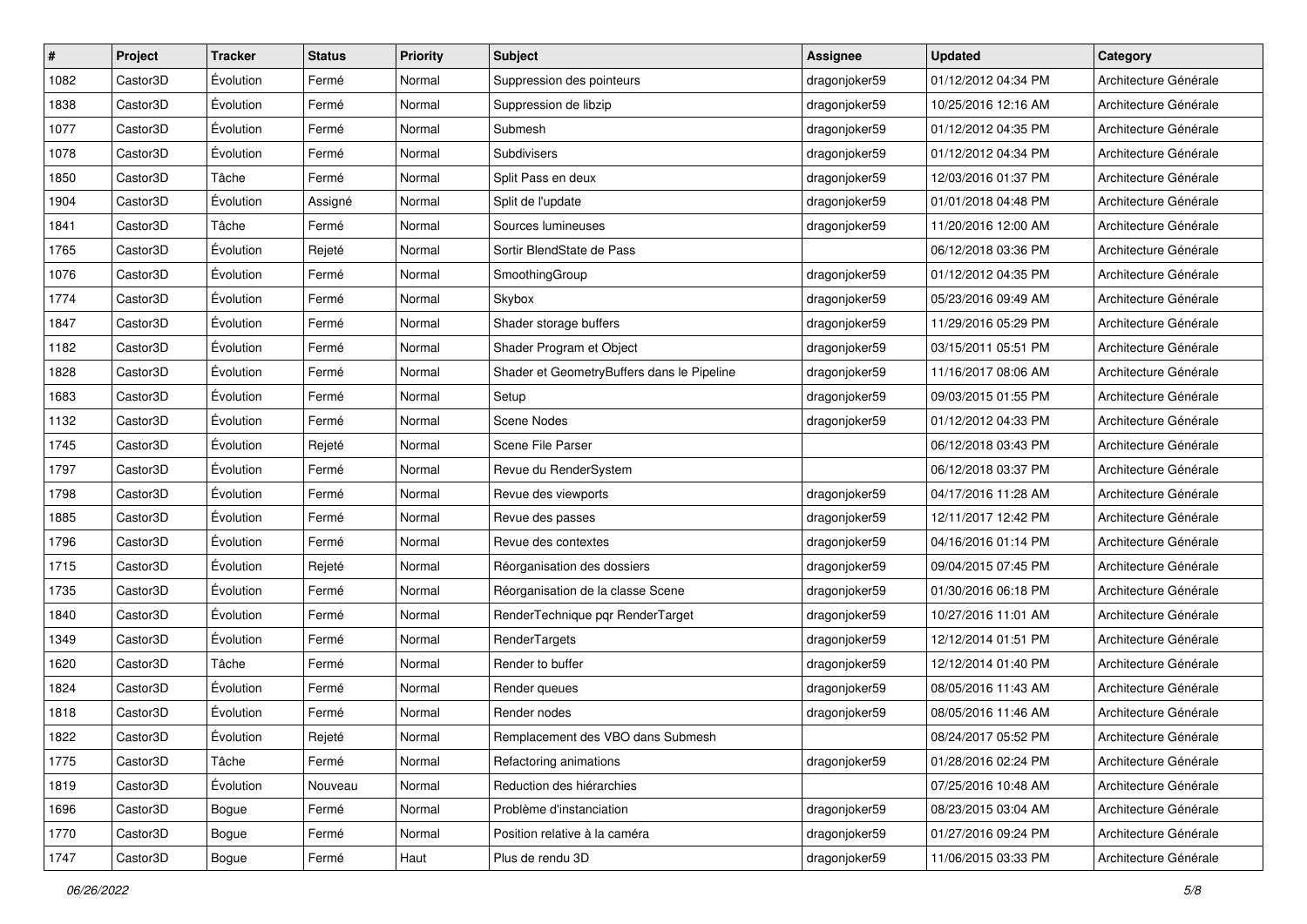| $\vert$ # | Project  | <b>Tracker</b> | <b>Status</b> | Priority | Subject                                      | <b>Assignee</b> | <b>Updated</b>      | Category              |
|-----------|----------|----------------|---------------|----------|----------------------------------------------|-----------------|---------------------|-----------------------|
| 1401      | Castor3D | Évolution      | Fermé         | Immédiat | Pixel & PxBuffer                             | dragonjoker59   | 12/12/2014 01:51 PM | Architecture Générale |
| 1694      | Castor3D | Évolution      | Fermé         | Bas      | Picking                                      | dragonjoker59   | 10/25/2016 12:19 AM | Architecture Générale |
| 1849      | Castor3D | Évolution      | Fermé         | Normal   | <b>Physical Based Rendering</b>              |                 | 08/16/2017 08:33 PM | Architecture Générale |
| 1845      | Castor3D | Tâche          | Fermé         | Normal   | Particle system CS                           | dragonjoker59   | 12/04/2016 08:51 PM | Architecture Générale |
| 1846      | Castor3D | Tâche          | Fermé         | Normal   | Particle system CPU                          | dragonjoker59   | 11/22/2016 11:58 AM | Architecture Générale |
| 1843      | Castor3D | Tâche          | Fermé         | Normal   | Particle system configurable                 | dragonjoker59   | 12/04/2016 08:52 PM | Architecture Générale |
| 1809      | Castor3D | Évolution      | Fermé         | Normal   | Particle system                              | dragonjoker59   | 12/04/2016 08:51 PM | Architecture Générale |
| 1737      | Castor3D | Bogue          | Fermé         | Normal   | Ordre des multiplications                    | dragonjoker59   | 10/10/2015 11:29 PM | Architecture Générale |
| 1805      | Castor3D | Évolution      | Fermé         | Normal   | Optimisation de Submesh                      | dragonjoker59   | 04/19/2016 09:43 AM | Architecture Générale |
| 1707      | Castor3D | Évolution      | Fermé         | Normal   | Ombres, architecture de base                 | dragonjoker59   | 10/25/2016 12:17 AM | Architecture Générale |
| 1705      | Castor3D | Évolution      | Nouveau       | Normal   | Ombres                                       |                 | 03/16/2017 10:43 PM | Architecture Générale |
| 1780      | Castor3D | Bogue          | Fermé         | Normal   | Objet animés liés?                           | dragonjoker59   | 02/13/2016 01:32 AM | Architecture Générale |
| 1827      | Castor3D | Tâche          | Nouveau       | Normal   | Noeuds de rendu instanciés                   |                 | 08/27/2016 02:49 PM | Architecture Générale |
| 1853      | Castor3D | Évolution      | Rejeté        | Normal   | Multithreader la mise à jour des RenderQueue | dragonjoker59   | 12/04/2016 02:25 PM | Architecture Générale |
| 1864      | Castor3D | Bogue          | Fermé         | Normal   | Mettre les UBO dans les RenderPass           | dragonjoker59   | 12/21/2016 07:30 PM | Architecture Générale |
| 1729      | Castor3D | Bogue          | Fermé         | Normal   | Matrices + SceneNodes                        | dragonjoker59   | 11/18/2015 12:17 AM | Architecture Générale |
| 1754      | Castor3D | Évolution      | Fermé         | Normal   | Intégrer ObjectsMemoryPool                   | dragonjoker59   | 01/16/2016 02:10 PM | Architecture Générale |
| 1720      | Castor3D | Évolution      | Fermé         | Normal   | Intégration de la GUI de ProceduralGenerator | dragonjoker59   | 10/10/2015 11:28 PM | Architecture Générale |
| 1757      | Castor3D | Évolution      | Fermé         | Normal   | <b>Instructions SSE2</b>                     | dragonjoker59   | 01/16/2016 02:09 PM | Architecture Générale |
| 1760      | Castor3D | Bogue          | Fermé         | Normal   | Instanciation                                | dragonjoker59   | 01/17/2016 10:28 PM | Architecture Générale |
| 1852      | Castor3D | Évolution      | Fermé         | Normal   | Implémentation de ThreadPool                 | dragonjoker59   | 12/03/2016 01:37 PM | Architecture Générale |
| 1825      | Castor3D | Évolution      | Fermé         | Normal   | Immutable pipeline                           |                 | 06/12/2018 03:38 PM | Architecture Générale |
| 1070      | Castor3D | Évolution      | Fermé         | Normal   | <b>IdPoint</b>                               | dragonjoker59   | 01/12/2012 04:36 PM | Architecture Générale |
| 1795      | Castor3D | Évolution      | Fermé         | Normal   | High Dynamic Range                           | dragonjoker59   | 03/19/2016 11:04 PM | Architecture Générale |
| 1790      | Castor3D | Évolution      | Fermé         | Normal   | Gestion des ressources                       | dragonjoker59   | 03/26/2016 01:21 PM | Architecture Générale |
| 1826      | Castor3D | Tâche          | Nouveau       | Normal   | Gestion des noeuds de rendu                  |                 | 08/27/2016 02:48 PM | Architecture Générale |
| 1069      | Castor3D | Évolution      | Fermé         | Normal   | Gérer les vertex de meilleure facon          | dragonjoker59   | 01/12/2012 04:36 PM | Architecture Générale |
| 1689      | Castor3D | Bogue          | Fermé         | Normal   | GCC 4.9                                      | dragonjoker59   | 08/27/2015 10:13 AM | Architecture Générale |
| 1823      | Castor3D | Évolution      | Fermé         | Normal   | Frustum culling                              | dragonjoker59   | 08/05/2016 11:46 AM | Architecture Générale |
| 1903      | Castor3D | Bogue          | Fermé         | Normal   | Frustum culling                              | dragonjoker59   | 11/16/2017 08:05 AM | Architecture Générale |
| 1621      | Castor3D | Tâche          | Fermé         | Normal   | FrameBuffer principal                        | dragonjoker59   | 11/05/2015 02:45 PM | Architecture Générale |
| 1752      | Castor3D | Évolution      | Rejeté        | Normal   | File parser avec Boost.Spirit                | dragonjoker59   | 05/11/2016 12:29 PM | Architecture Générale |
| 1074      | Castor3D | Évolution      | Fermé         | Normal   | Face                                         | dragonjoker59   | 01/12/2012 04:35 PM | Architecture Générale |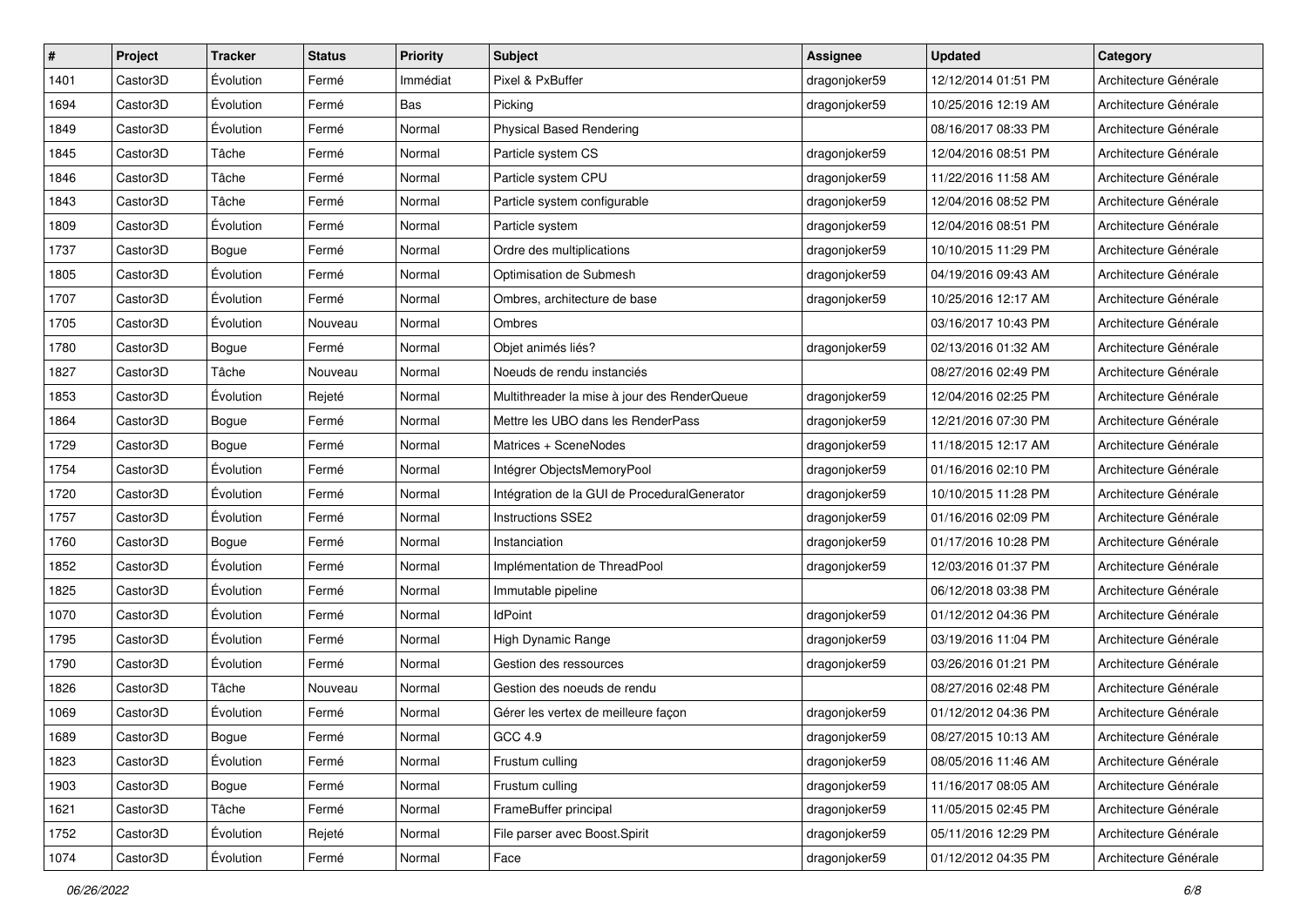| $\pmb{\#}$ | Project               | <b>Tracker</b> | <b>Status</b> | <b>Priority</b> | <b>Subject</b>                                      | <b>Assignee</b> | <b>Updated</b>      | Category              |
|------------|-----------------------|----------------|---------------|-----------------|-----------------------------------------------------|-----------------|---------------------|-----------------------|
| 1719       | Castor3D              | Évolution      | Fermé         | Normal          | Extensions du SceneFileParser                       | dragonjoker59   | 09/23/2015 09:52 AM | Architecture Générale |
| 1619       | Castor3D              | Évolution      | Fermé         | Normal          | Export binaire                                      | dragonjoker59   | 06/14/2016 12:02 AM | Architecture Générale |
| 1697       | Castor3D              | Bogue          | Fermé         | Normal          | Etats                                               | dragonjoker59   | 09/10/2015 10:41 AM | Architecture Générale |
| 1681       | Castor3D              | Tâche          | Fermé         | Normal          | Espace mémoire                                      | dragonjoker59   | 08/27/2015 10:13 AM | Architecture Générale |
| 1884       | Castor3D              | Évolution      | Fermé         | Normal          | Emissive sur un float                               | dragonjoker59   | 06/07/2017 09:54 AM | Architecture Générale |
| 1722       | Castor3D              | Bogue          | Fermé         | Normal          | Disparition du mesh lors du changement de topologie | dragonjoker59   | 01/12/2016 04:16 PM | Architecture Générale |
| 1756       | Castor3D              | Évolution      | Fermé         | Normal          | Deplacement de la topologie, dans GemoetryBuffers   | dragonjoker59   | 01/12/2016 03:59 PM | Architecture Générale |
| 1686       | Castor3D              | Bogue          | Fermé         | Normal          | Deferred rendering + lights + camera                | dragonjoker59   | 09/05/2016 10:16 AM | Architecture Générale |
| 1685       | Castor <sub>3</sub> D | Évolution      | Fermé         | Normal          | Deferred Rendering + Background                     | dragonjoker59   | 09/05/2016 10:17 AM | Architecture Générale |
| 1674       | Castor3D              | Bogue          | Fermé         | Haut            | Deferred Rendering                                  | dragonjoker59   | 12/12/2014 01:39 PM | Architecture Générale |
| 1684       | Castor3D              | Tâche          | Fermé         | Normal          | Deferred rendering                                  |                 | 09/05/2016 10:17 AM | Architecture Générale |
| 1744       | Castor3D              | Évolution      | Fermé         | Normal          | Découpage d'Engine                                  | dragonjoker59   | 10/15/2015 08:55 PM | Architecture Générale |
| 1767       | Castor3D              | Évolution      | Fermé         | Normal          | Cube maps                                           | dragonjoker59   | 05/23/2016 09:49 AM | Architecture Générale |
| 1851       | Castor3D              | Tâche          | Fermé         | Normal          | Créer PbrPass et implémenter le PBR                 | dragonjoker59   | 07/15/2017 12:26 PM | Architecture Générale |
| 1783       | Castor3D              | Bogue          | Fermé         | Normal          | Crash lorsque la scène est mal formée               | dragonjoker59   | 02/11/2016 03:23 PM | Architecture Générale |
| 1776       | Castor3D              | Bogue          | Fermé         | Normal          | Corriger le rendu des scènes non animées.           | dragonjoker59   | 01/31/2016 01:49 AM | Architecture Générale |
| 1305       | Castor3D              | Évolution      | Rejeté        | Normal          | Contrats et checks                                  | dragonjoker59   | 02/20/2013 12:43 PM | Architecture Générale |
| 1808       | Castor3D              | Évolution      | Fermé         | Normal          | Classe de features GPU                              | dragonjoker59   | 05/18/2016 03:52 PM | Architecture Générale |
| 1736       | Castor3D              | Évolution      | Fermé         | Normal          | Castor en UTF-8                                     | dragonjoker59   | 09/22/2015 09:51 AM | Architecture Générale |
| 1654       | Castor3D              | Évolution      | Rejeté        | Normal          | Buffers de sommets                                  |                 | 06/12/2018 03:32 PM | Architecture Générale |
| 1169       | Castor3D              | Évolution      | Fermé         | Normal          | <b>Buffers</b>                                      | dragonjoker59   | 01/12/2012 04:32 PM | Architecture Générale |
| 1857       | Castor3D              | Tâche          | Fermé         | Normal          | <b>Bindings explicites</b>                          |                 | 06/12/2018 03:38 PM | Architecture Générale |
| 1842       | Castor3D              | Tâche          | Fermé         | Normal          | Billboards sans geometry shader                     | dragonjoker59   | 12/04/2016 08:51 PM | Architecture Générale |
| 1676       | Castor3D              | Bogue          | Fermé         | Normal          | Billboards                                          | dragonjoker59   | 03/30/2016 04:23 PM | Architecture Générale |
| 1820       | Castor3D              | Évolution      | Nouveau       | Normal          | Batching                                            |                 | 12/11/2017 12:38 PM | Architecture Générale |
| 1848       | Castor3D              | Évolution      | Fermé         | Normal          | Atomic counter buffers                              | dragonjoker59   | 12/01/2016 12:35 AM | Architecture Générale |
| 1680       | Castor3D              | Évolution      | Fermé         | Normal          | Archives zip                                        | dragonjoker59   | 08/23/2015 03:03 AM | Architecture Générale |
| 1771       | Castor3D              | Bogue          | Fermé         | Normal          | Animations par squelette                            | dragonjoker59   | 01/27/2016 09:23 PM | Architecture Générale |
| 1772       | Castor3D              | Evolution      | Fermé         | Normal          | Animations par mesh                                 | dragonjoker59   | 06/24/2016 02:42 AM | Architecture Générale |
| 1763       | Castor3D              | Évolution      | Nouveau       | Normal          | Animations de textures                              |                 | 11/29/2016 05:01 PM | Architecture Générale |
| 1773       | Castor3D              | Évolution      | Nouveau       | Normal          | Animations de nodes                                 |                 | 11/29/2016 05:01 PM | Architecture Générale |
| 1183       | Castor3D              | Tâche          | Nouveau       | Normal          | Animations                                          |                 | 12/04/2016 02:25 PM | Architecture Générale |
| 1785       | Castor3D              | Tâche          | Fermé         | Normal          | Amélioration des performances des animations        | dragonjoker59   | 02/14/2016 09:50 PM | Architecture Générale |